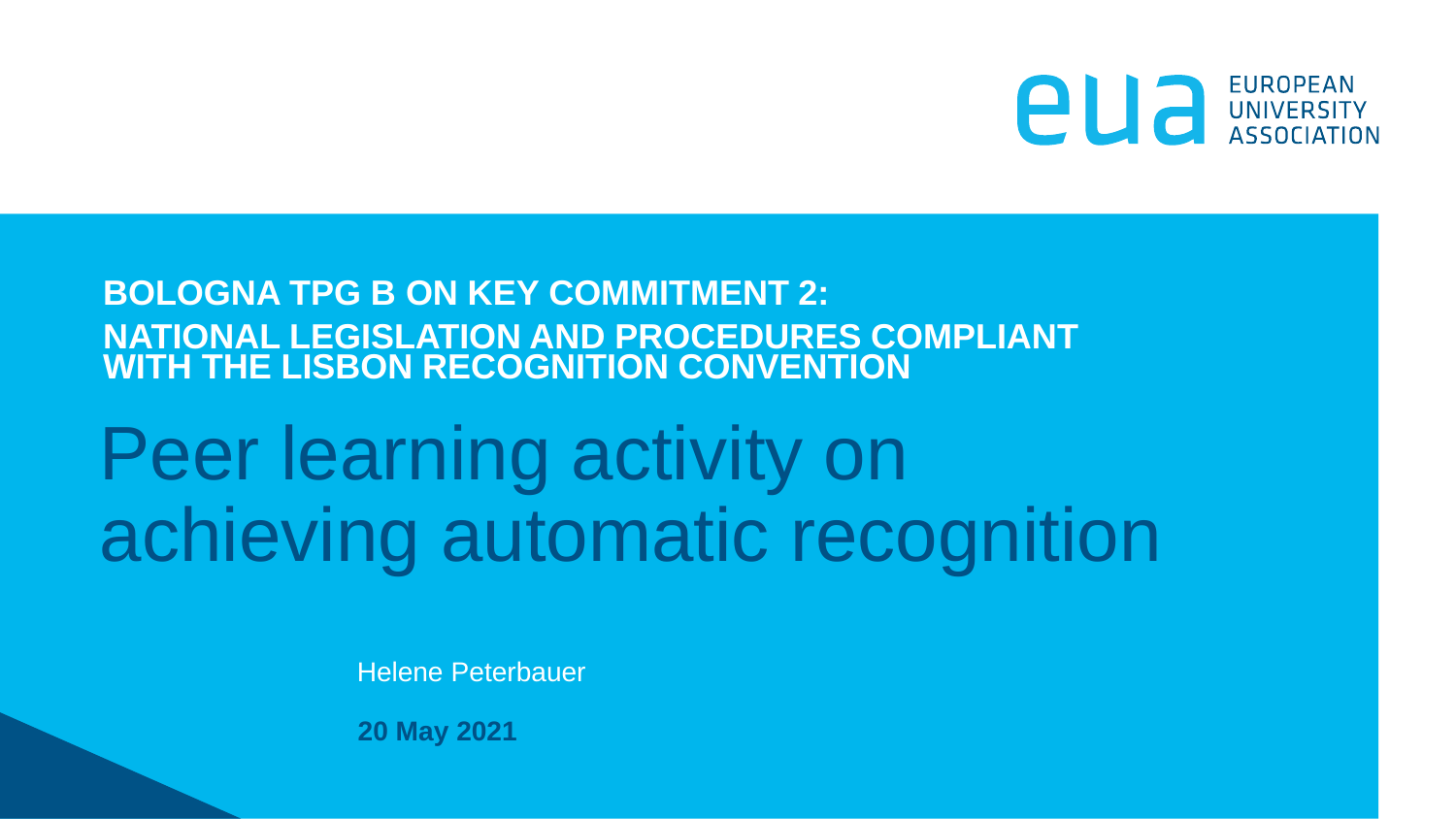## 2015 Yerevan **Communiqué**

**By 2020 we are determined to achieve an EHEA where our common goals are implemented in all member countries to ensure trust in each other's higher education systems; where automatic recognition of qualifications has become a reality so that students and graduates can move easily throughout it; where higher education is contributing effectively to build inclusive societies, founded on democratic values and human rights; and where educational opportunities provide the competences and skills required for European citizenship, innovation and employment.**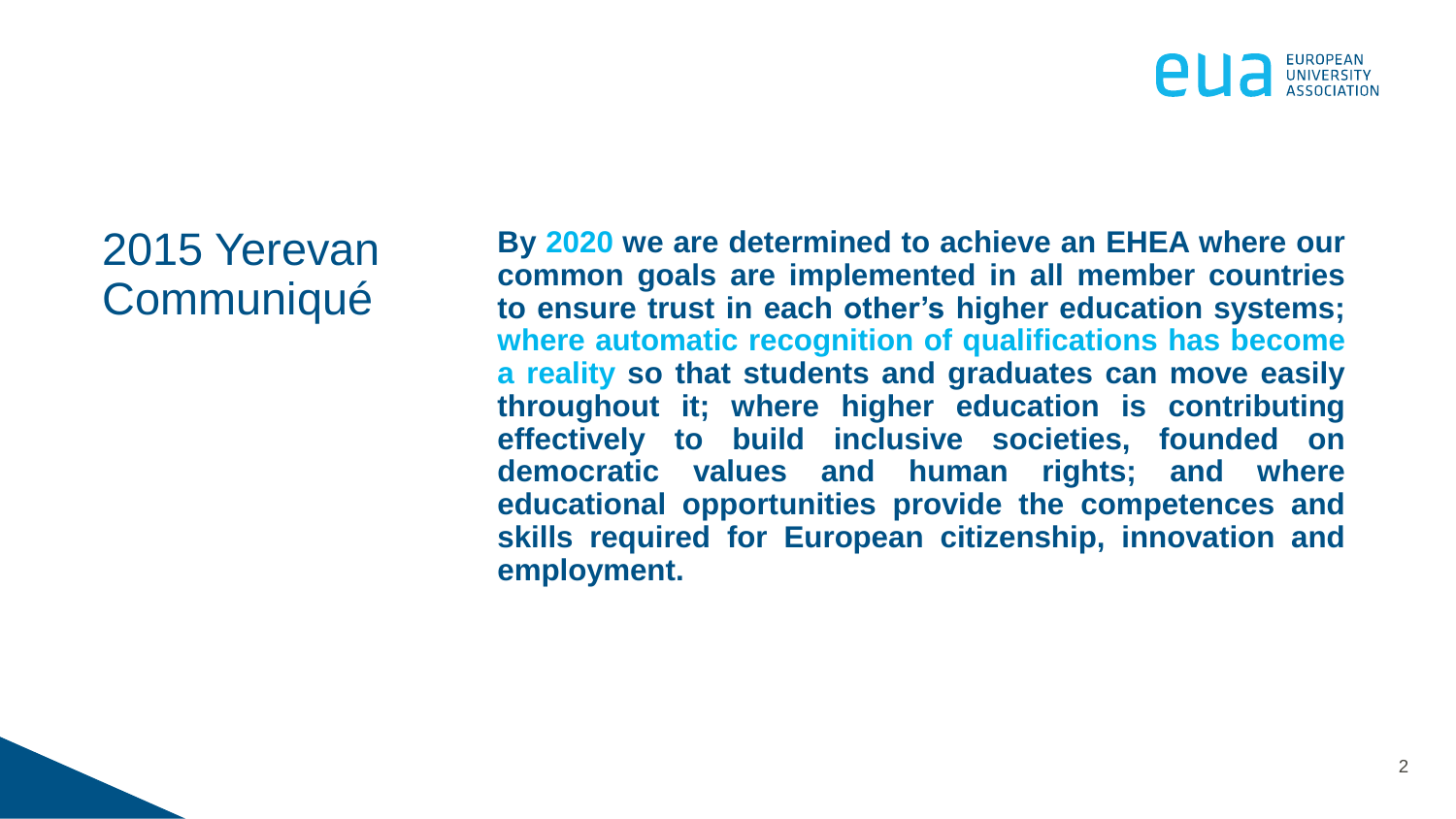2018 Council Recommendation on promoting automatic mutual recognition

**Automatic mutual recognition of a qualification: the right for holders of a qualification of a certain level that has been issued by one Member State to be considered for entry to a higher education programme in the next level in any other Member State, without having to go through any separate recognition procedure. This shall not prejudice the right of a higher education institution or the competent authorities to set specific evaluation and admission criteria for a specific programme. It does not prejudice the right to check, if the qualification is authentic and, in case of an upper secondary education and training qualification, if it really gives access to higher education in the Member State of issuance or, in duly justified cases, if the granted qualification meets the requirements for accessing a specific higher education programme in the receiving Member State.**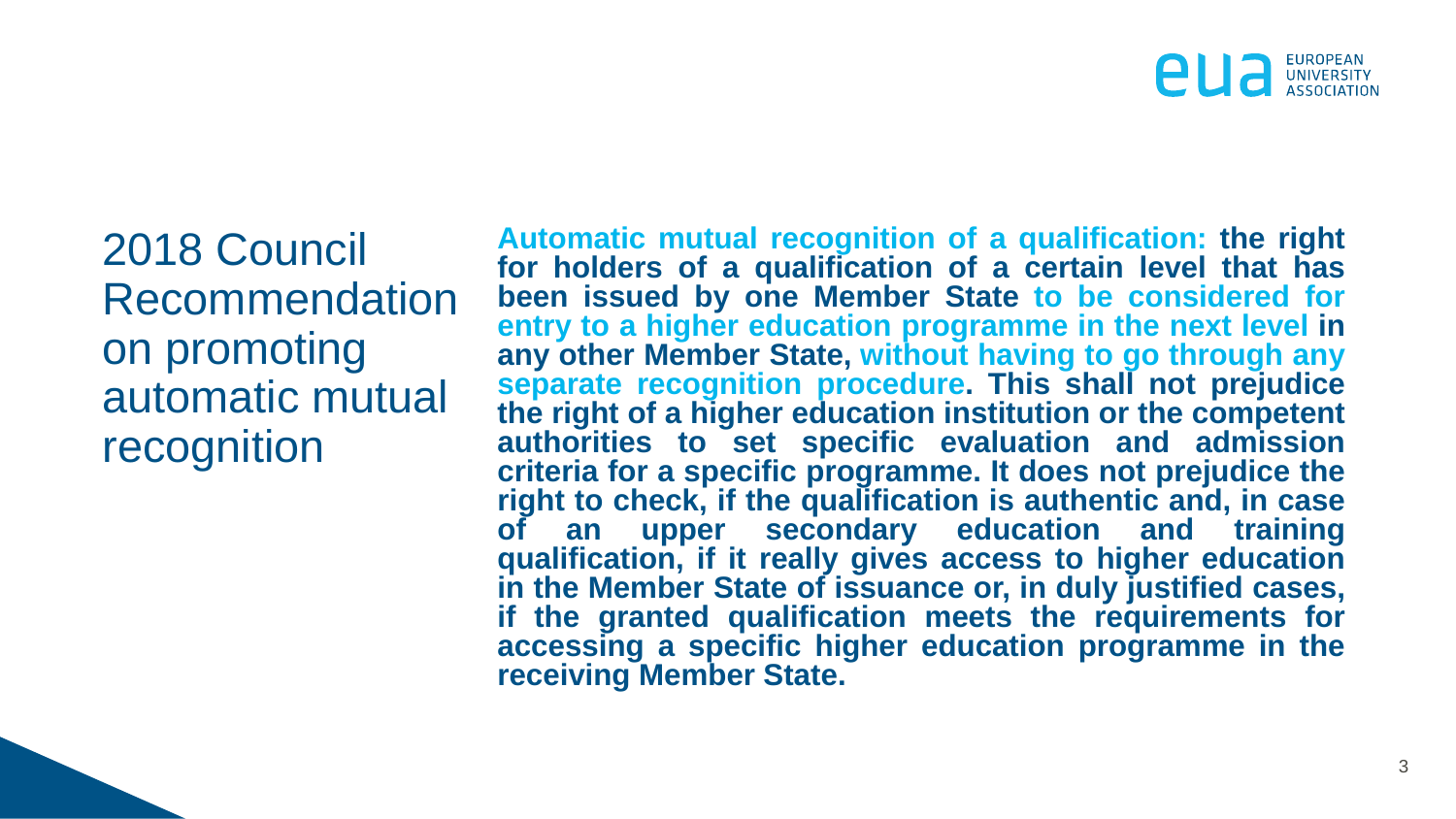

The PfG recommends to EHEA Ministers:

Source: Report by the EHEA Pathfinder Group on Automatic Recognition, 2015, p. 7

- **to review national legislation [and ] to modify such legislation in case it violates the principles of the LRC**
- **to advise credential evaluators in HEIs on properly implementing the LRC […] through wide dissemination of targeted information**
- **to ensure that the four-month maximum time limit for recognition processes is adhered to in practice**
- **to oblige competent recognition bodies to implement a system of free appeals to recognition decisions and to ensure that appeals are decided within a reasonable time limit**
- **to support the role of QA assessing recognition processes in HEIs**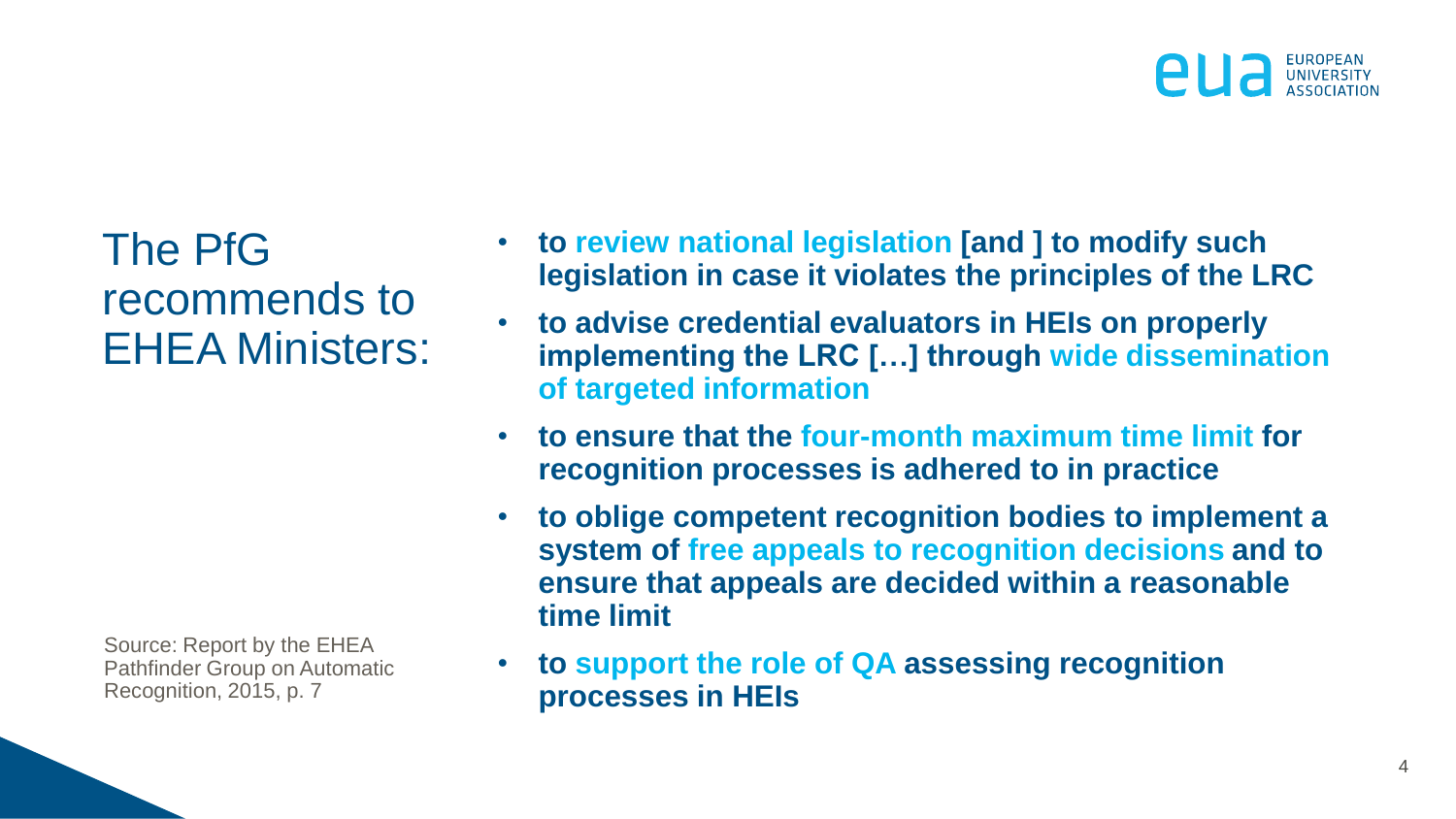

### Is a Bachelor a Bachelor?

Source: Bologna Process Implementation Report, 2020, p. 87

Figure 3.8: Scorecard indicator n°8: System level (automatic) Recognition for academic purposes, 2018/19



Source: BFUG data collection.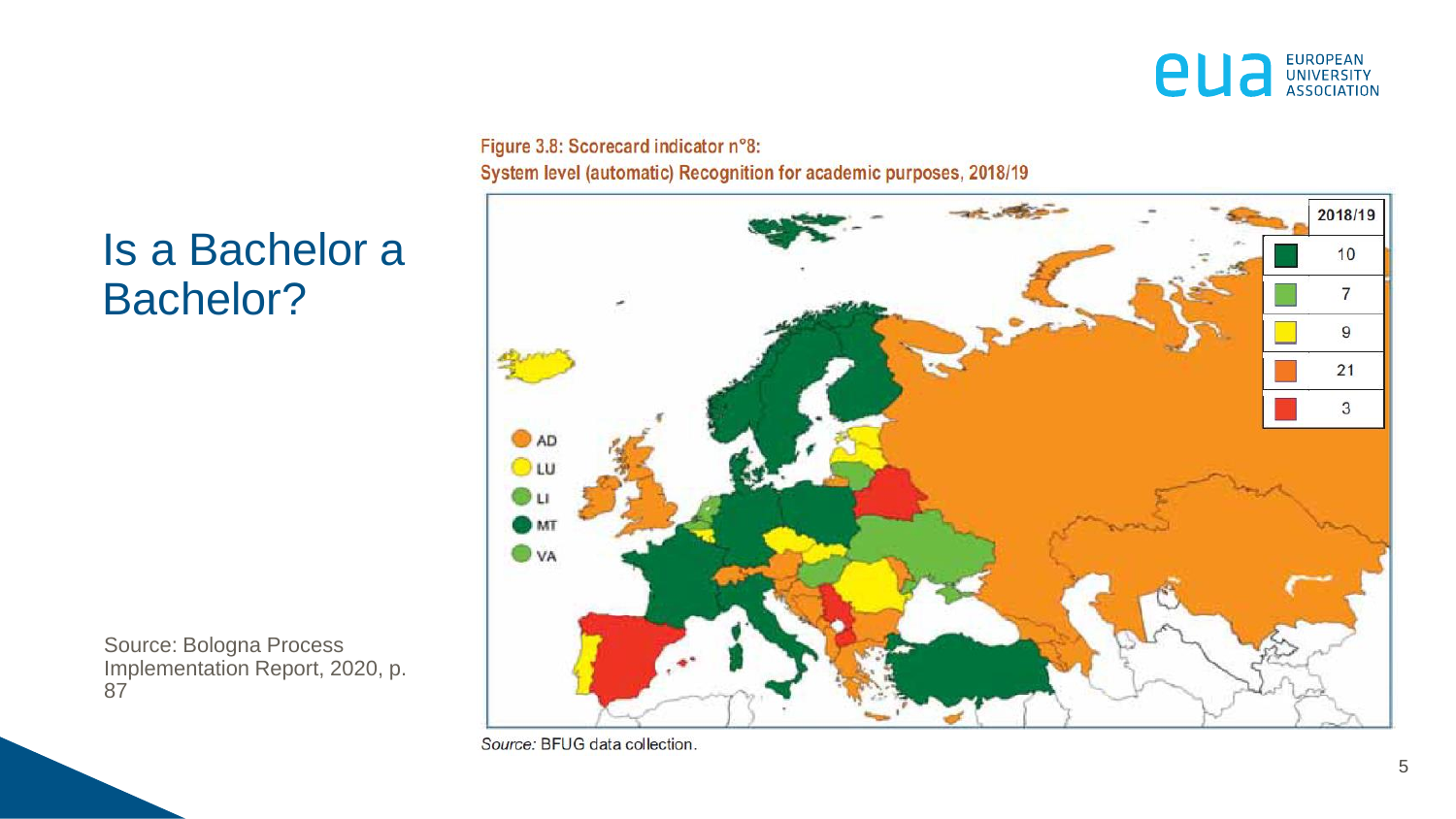

Figure 4.17: Scorecard indicator n°8: System level (automatic) recognition for academic purposes, 2016/17



Progress, but still a long way to go

Source: Bologna Process Implementation Report, 2018, p. 148

Source: BFUG data collection.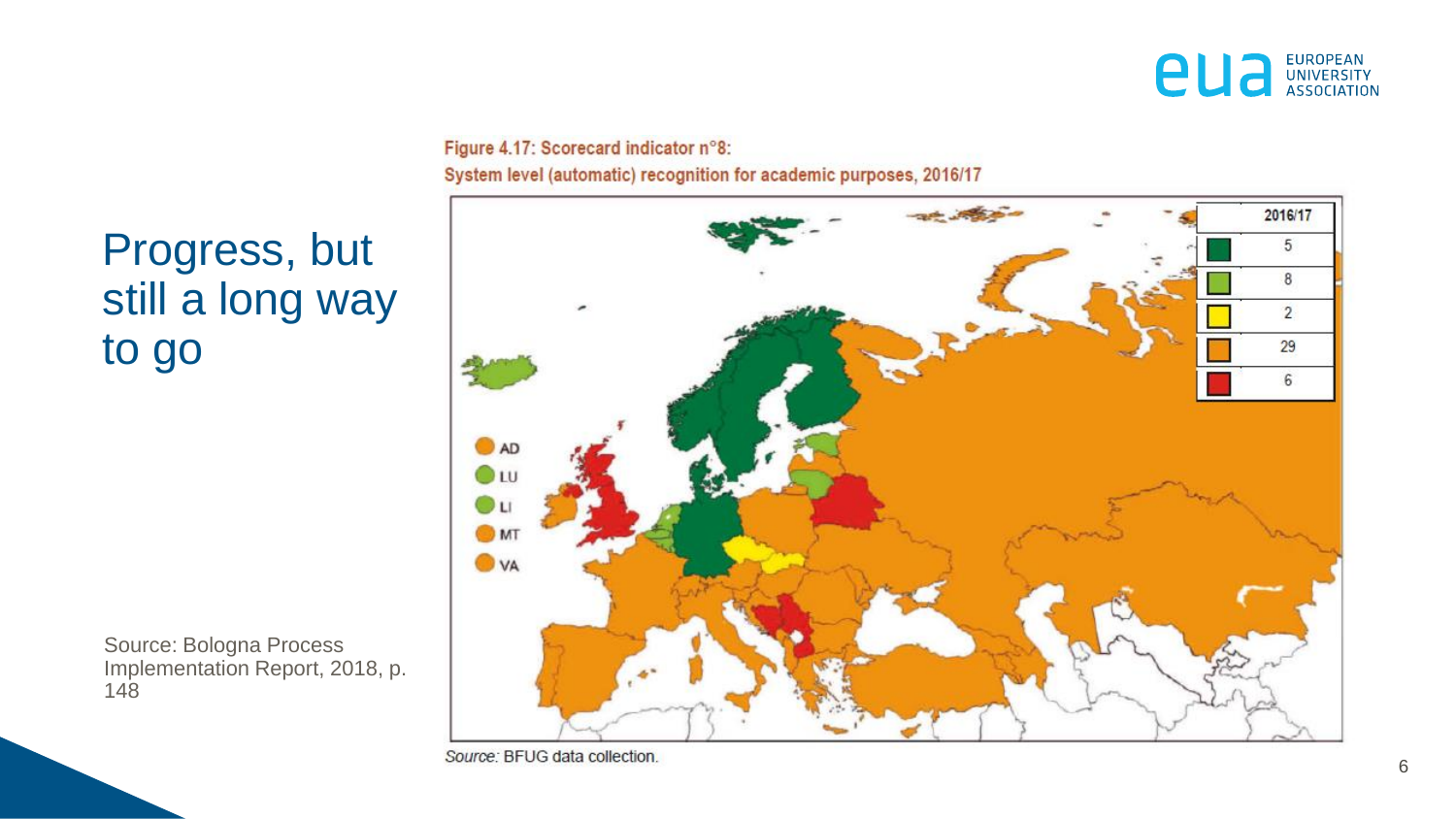

3 subtopics for today:

- **Online tools to foster automatic recognition**
- **Bilateral and/or multilateral agreements**
- **Generic advice - not binding - for specific qualifications**